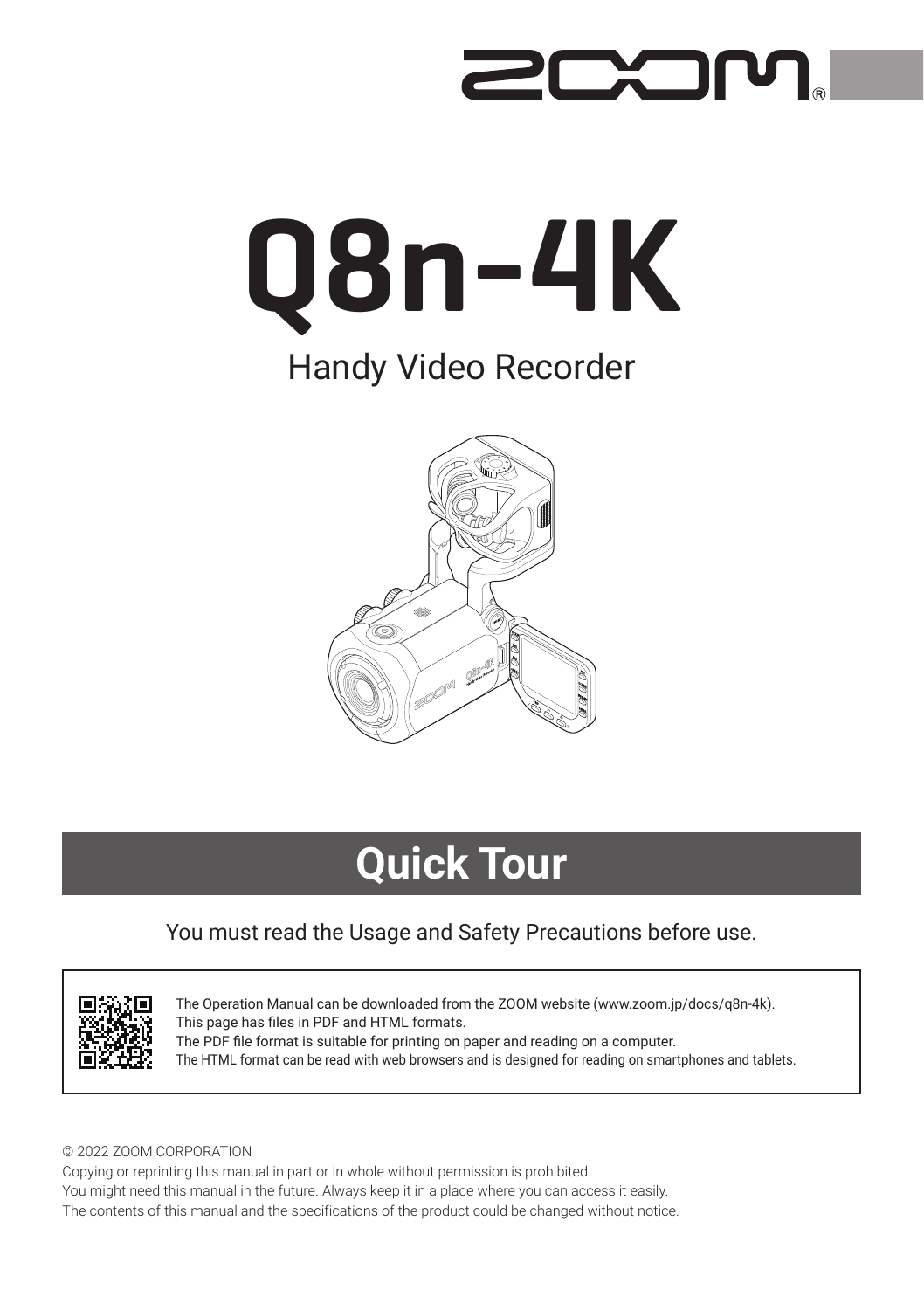## **Installing the battery**



While pressing the latch, open the battery cover.



Install the rechargeable battery and close the battery cover.

### Recharging the battery

With the Q8n-4K power off, connect a USB power supply (running computer or ZOOM AD-17 AC adapter) to the USB (Type-C) port. The charging LED will light red and recharging will start. After charging has completed, the charging LED will become unlit.

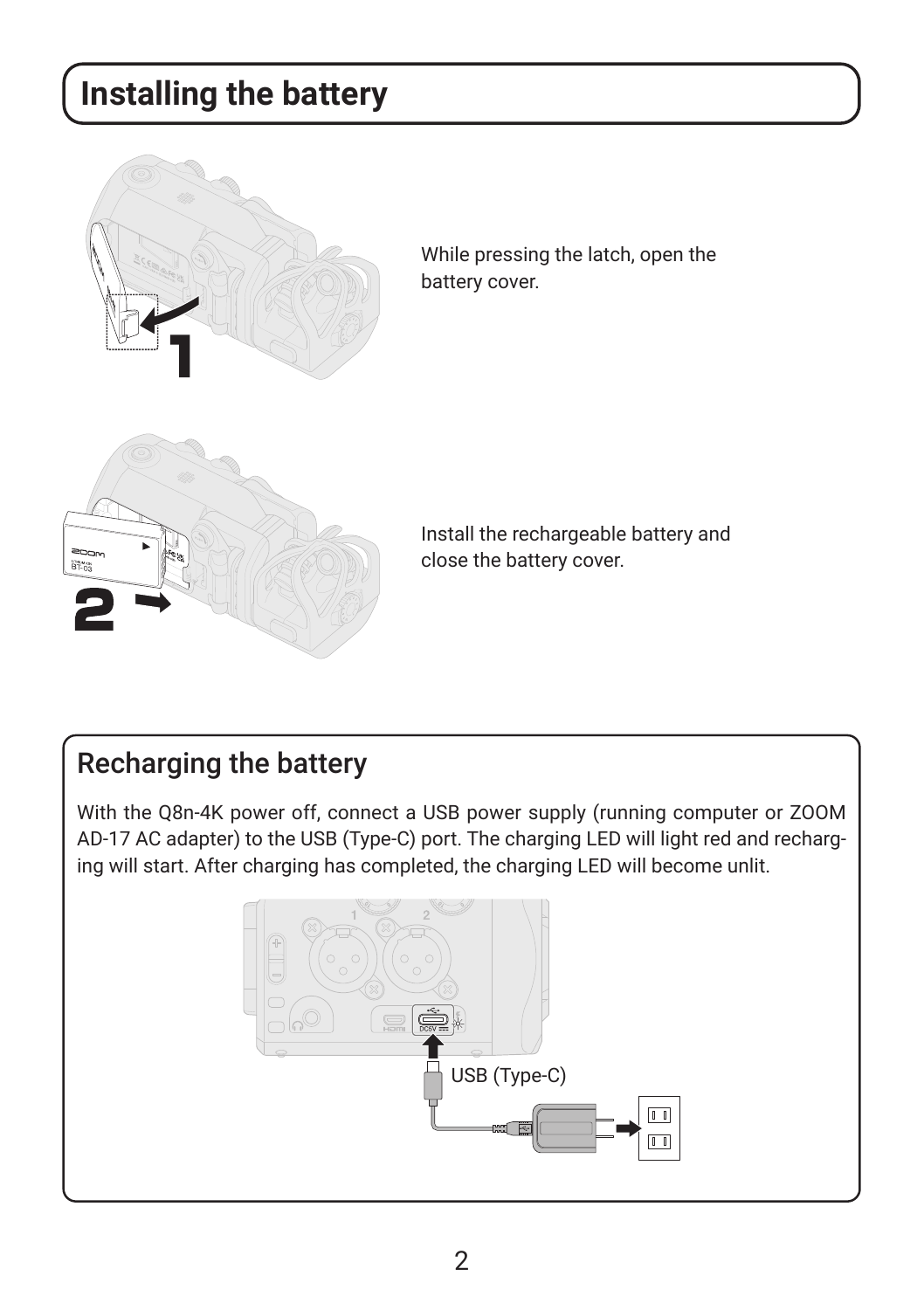### **Raising the mic arm**



While pressing  $(\forall v$ sH), raise the mic arm.

To put the mic arm away, while pressing , fold it down.

### **Inserting microSD cards**



To remove a microSD card, push it further into the slot and then pull it out.

Inserting or removing a microSD card while the power is on could result in data loss. When inserting a microSD card, be sure to insert the correct end with the top side up.

Supported recording media microSDHC: 4 GB – 32 GB microSDXC: 64 GB – 512 GB

• Use a microSD card that is Class 10 or higher. When recording at 4K resolution, use a microSD card that is UHS Speed Class 3 or higher.

When recording for long periods of time with a microSDHC card, recording files will be split every 4 GB. When using a microSDXC card, recording to a single file is possible even if the file size exceeds 4 GB.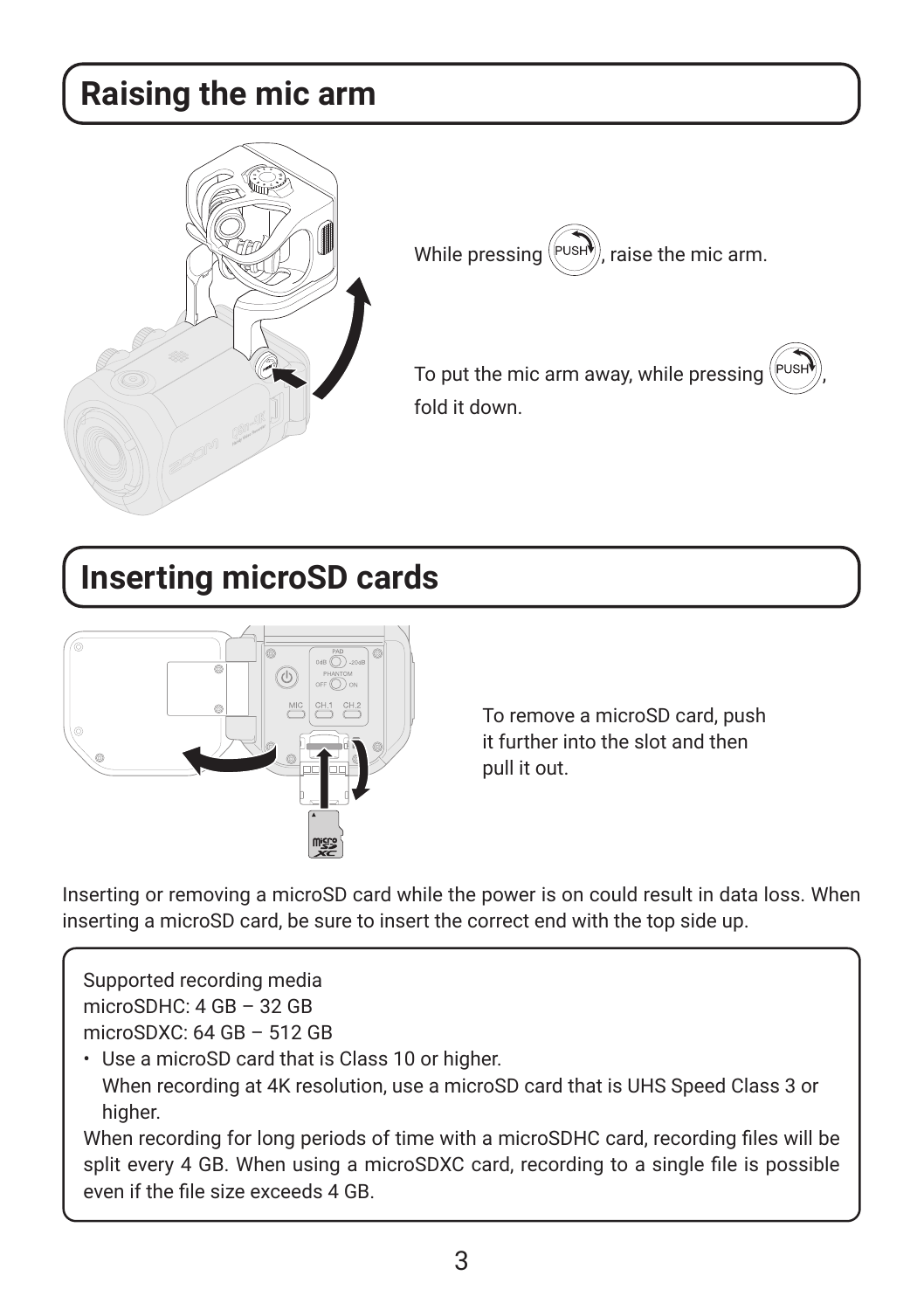## **Turning the power on**



## **Making settings when first turned on**

### Language setting

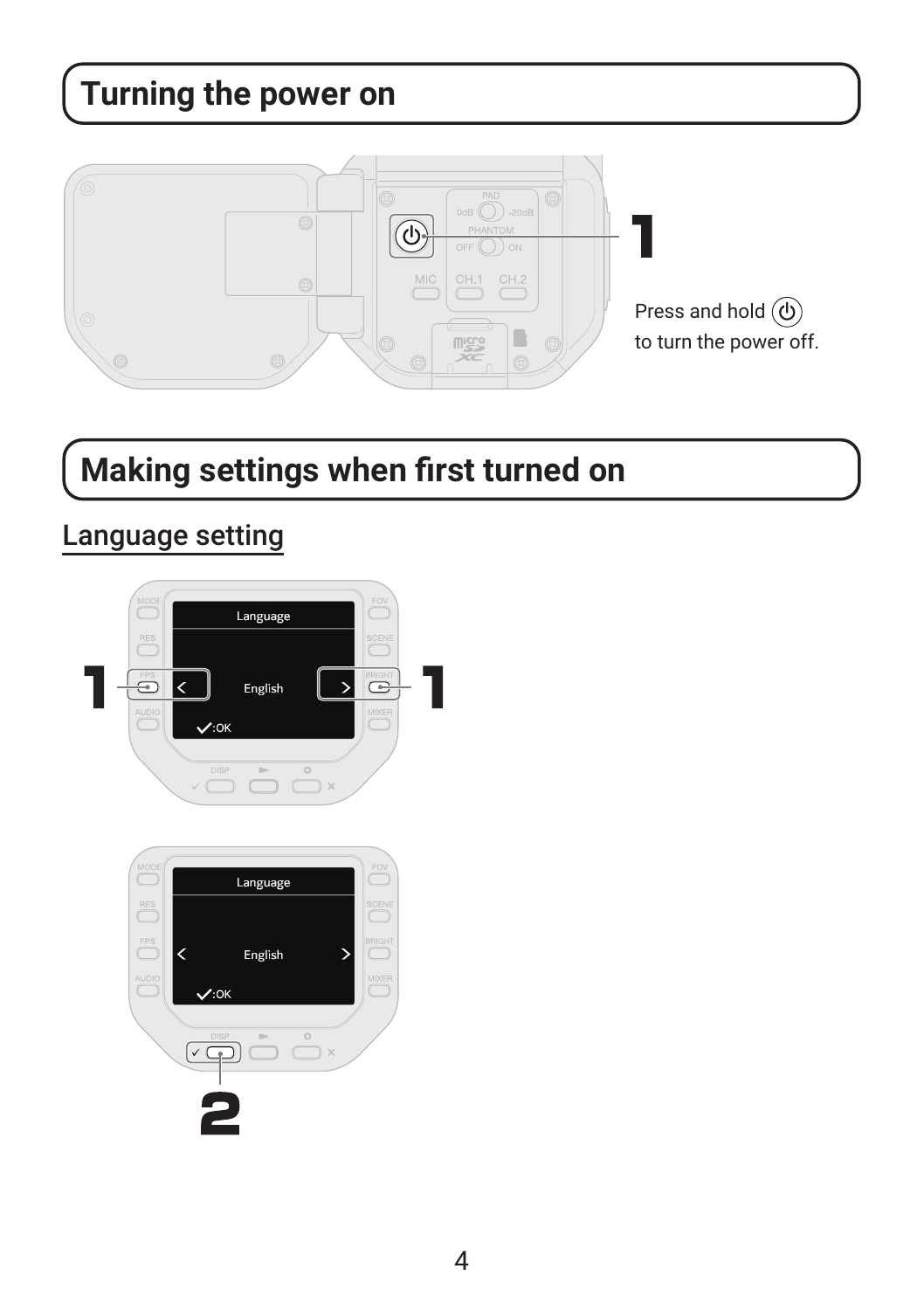### Date/time setting







After confirming the date and time setting, the Startup Screen will appear.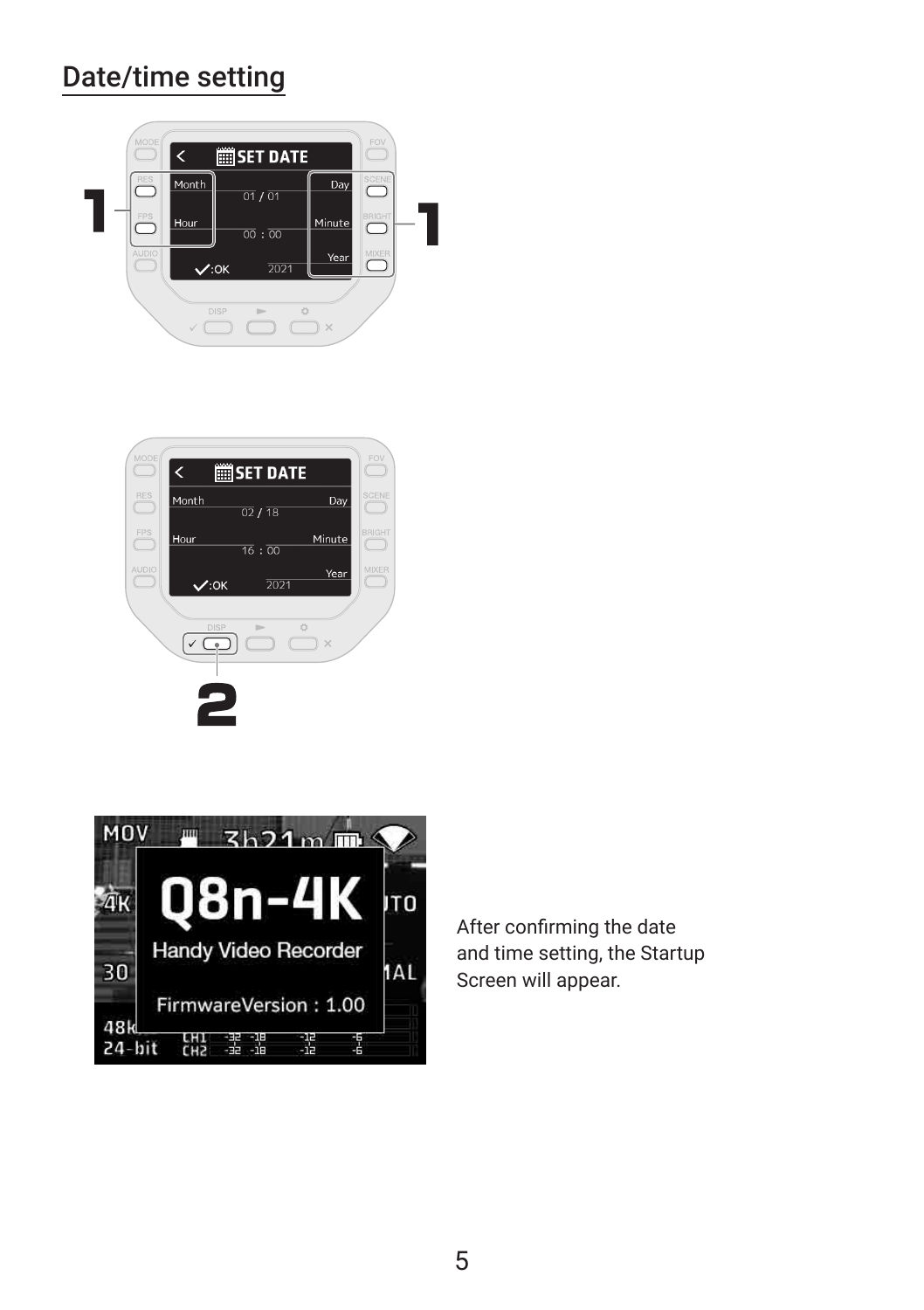### **Formatting microSD cards**

After purchasing a new microSD card, always format it to maximize performance.





All data previously saved on a microSD card will be deleted when it is formatted.

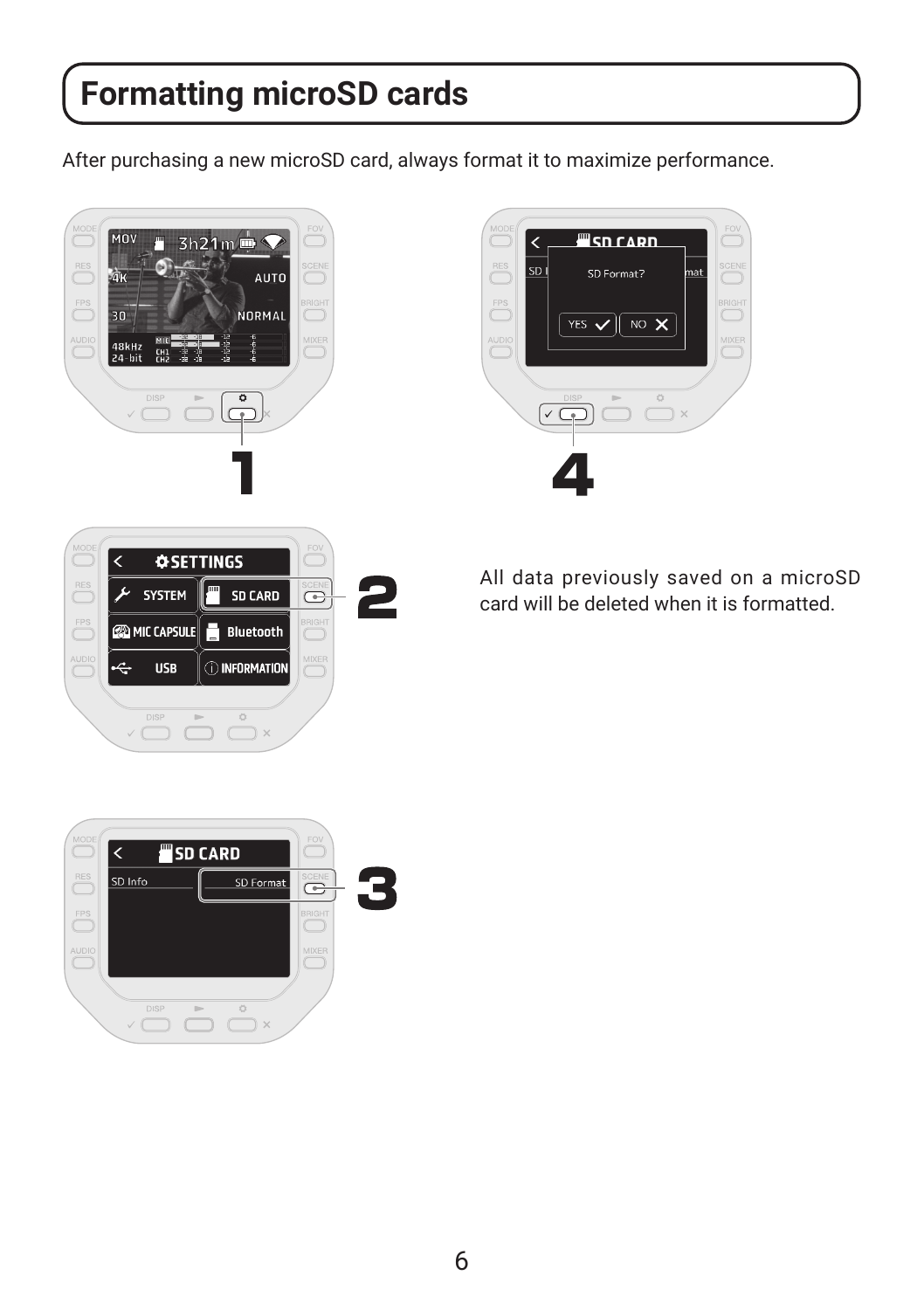## **Recording**

### Using the mic capsule









Adjust so that the level meter becomes −12 dB when the loudest sounds are input.

### Recording



Press  $\circledcirc$  again to stop video recording.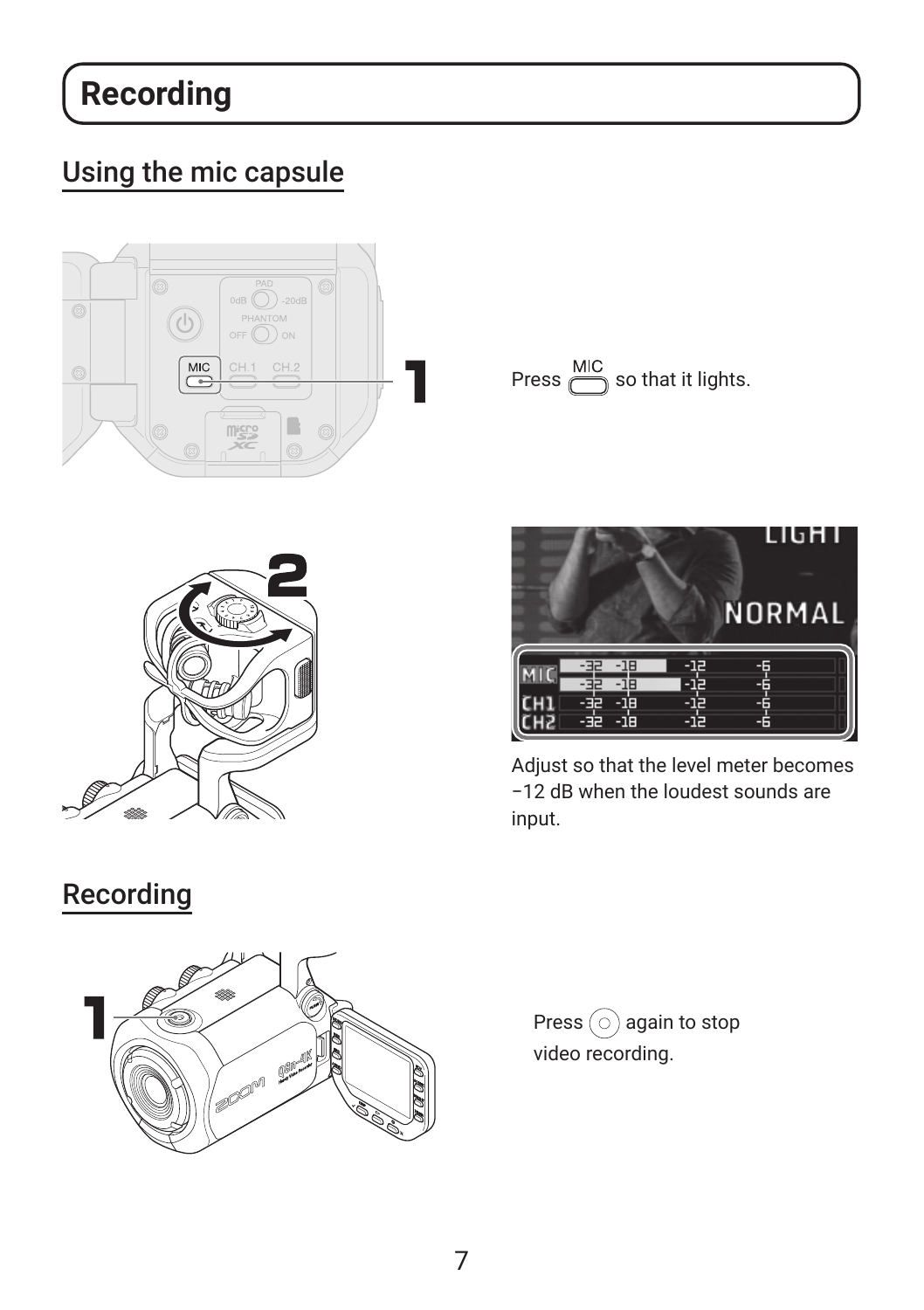## **Playing recordings**



### Adjusting the volume



Adjust the volume of the built-in speaker and headphones.

### Operations during playback

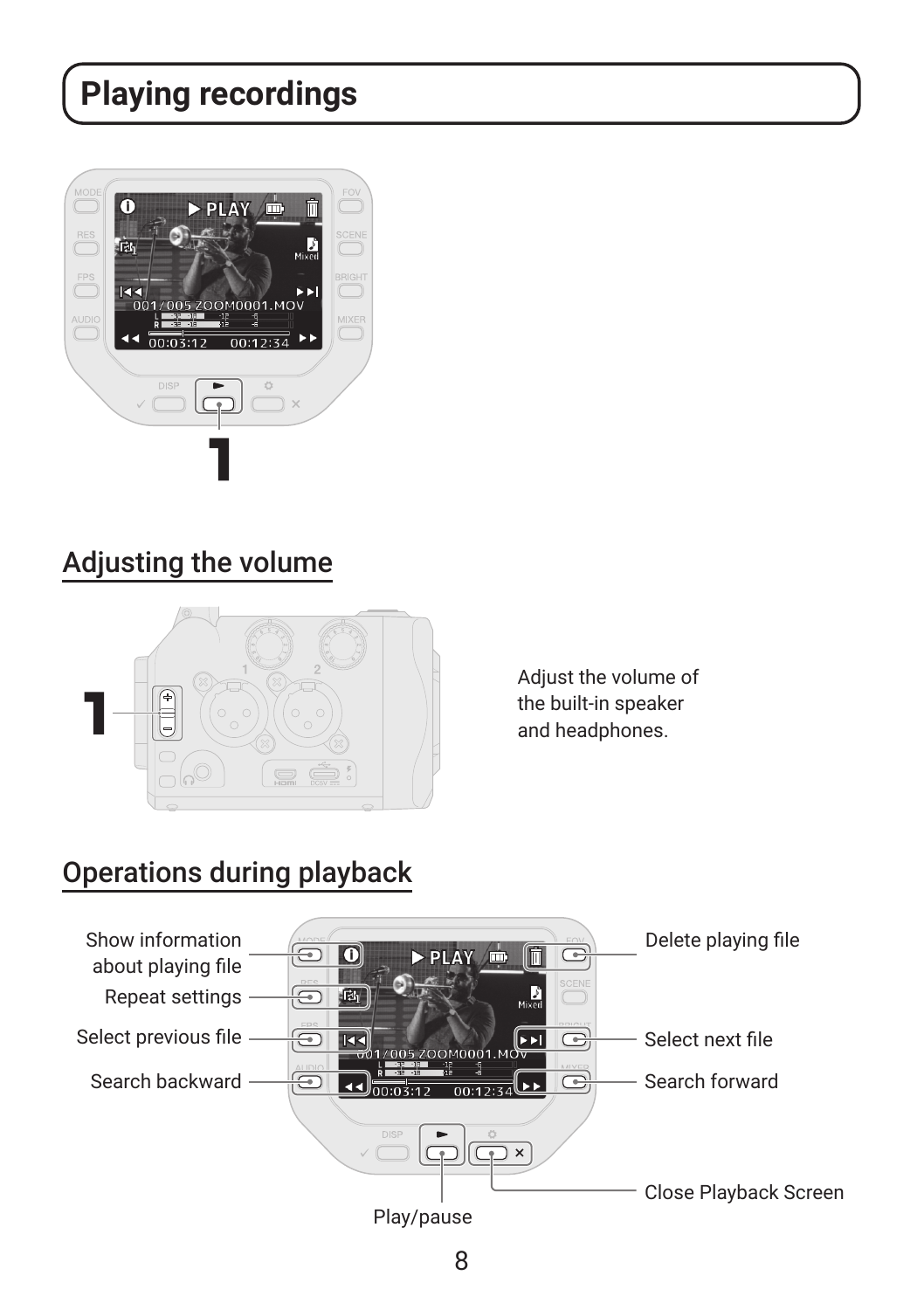### **Functions of parts**

#### ■ Back

Display closed Display open



① **Display (LCD)**

This shows the video and various types of information.

② **Function buttons**

Use these to operate the functions shown on the display.

③ **DISP/Check button**

Change what is shown on the Recording Screen and Playback Screen. Use this to confirm operations on confirmation screens.

④ **Play button**

Use this to play files recorded by the Q8n-4K.

⑤ **Settings/Exit button**

Use this to open and close the SET-TINGS Screen, for example. Use this to cancel on setting and confirmation screens.



⑥ **Power button**

This turns the power on/off.

⑦ **PAD switch**

This attenuates the input signals of equipment connected to CH.1/2 by 20 dB.

⑧ **PHANTOM switch**

This turns the CH.1/2 phantom power ON/OFF.

Set the phantom power voltage from the SETTINGS Screen.

- ⑨ **Channel buttons** These turn each channel on/off.
- ⑩ **microSD card slot** Insert a microSD card here.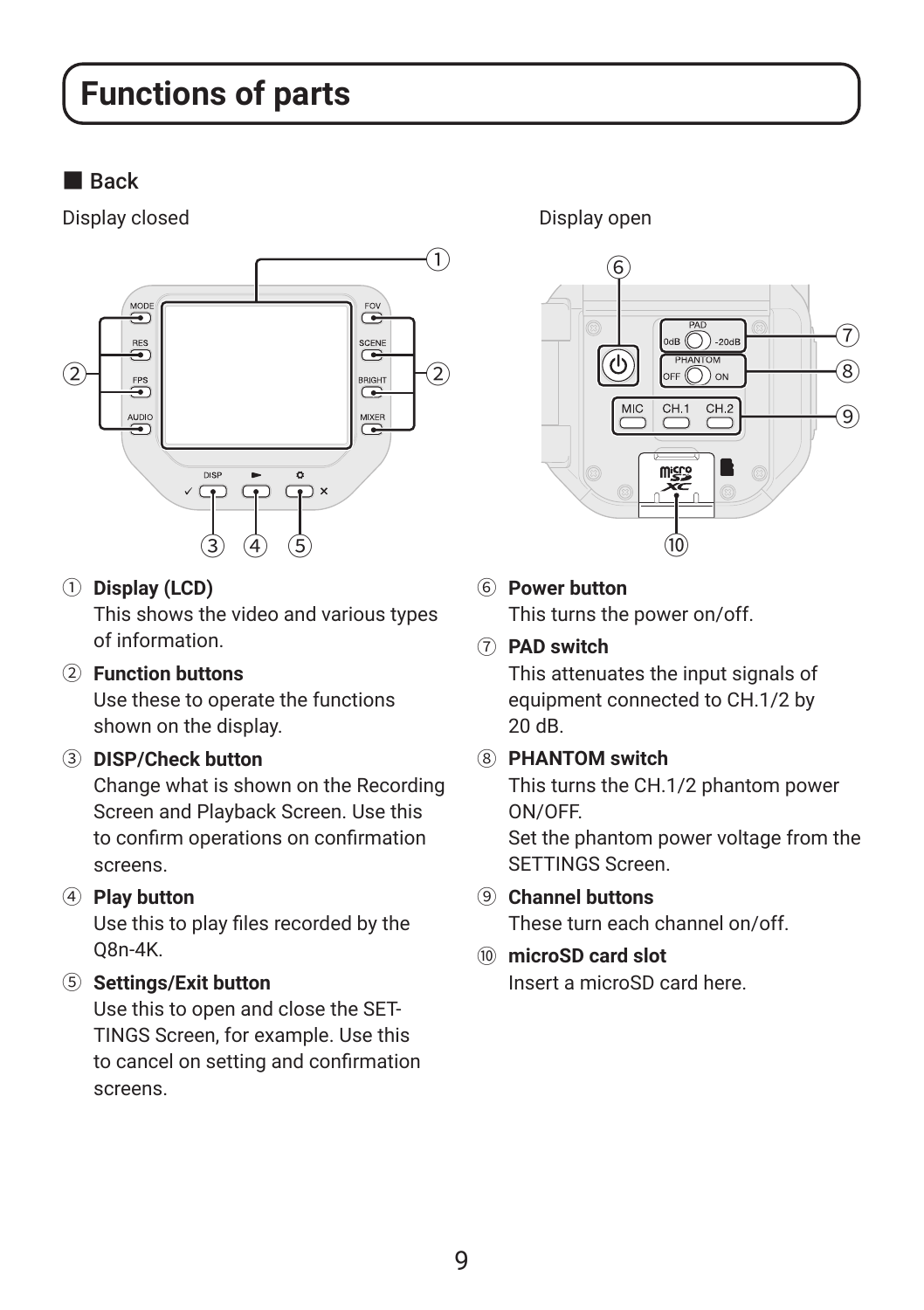■ Sides



#### ① **Mic capsule**

This is an XY stereo mic capsule. Other mic capsules (sold separately) can be swapped for different applications.

② **UNLOCK button** Press in to enable moving the mic arm.

#### ③ **Battery cover**

Remove this when installing or removing a battery.

#### ④ **Inputs 1/2**

Connect mics and instruments to these. These can be used with XLR plugs.

#### ⑤ **Input volume 1/2**

These adjust input volumes.

Left side Right side



- ⑥ **Output volume** This adjusts output volume.
- ⑦ **Strap holes**

Use these to attach a strap.

- ⑧ **Headphone output jack** This can output sound to headphones.
- ⑨ **Micro HDMI port**

This can output video and audio to an HDMI-compatible TV or other device.

#### ⑩ **USB (Type-C) port**

Connect this to a computer or iOS/ iPadOS device to use the Q8n-4K as a web camera, card reader or USB mic. A dedicated AC adapter (ZOOM AD-17) can also be connected here to use AC power. Connecting this when the power is off will charge the battery.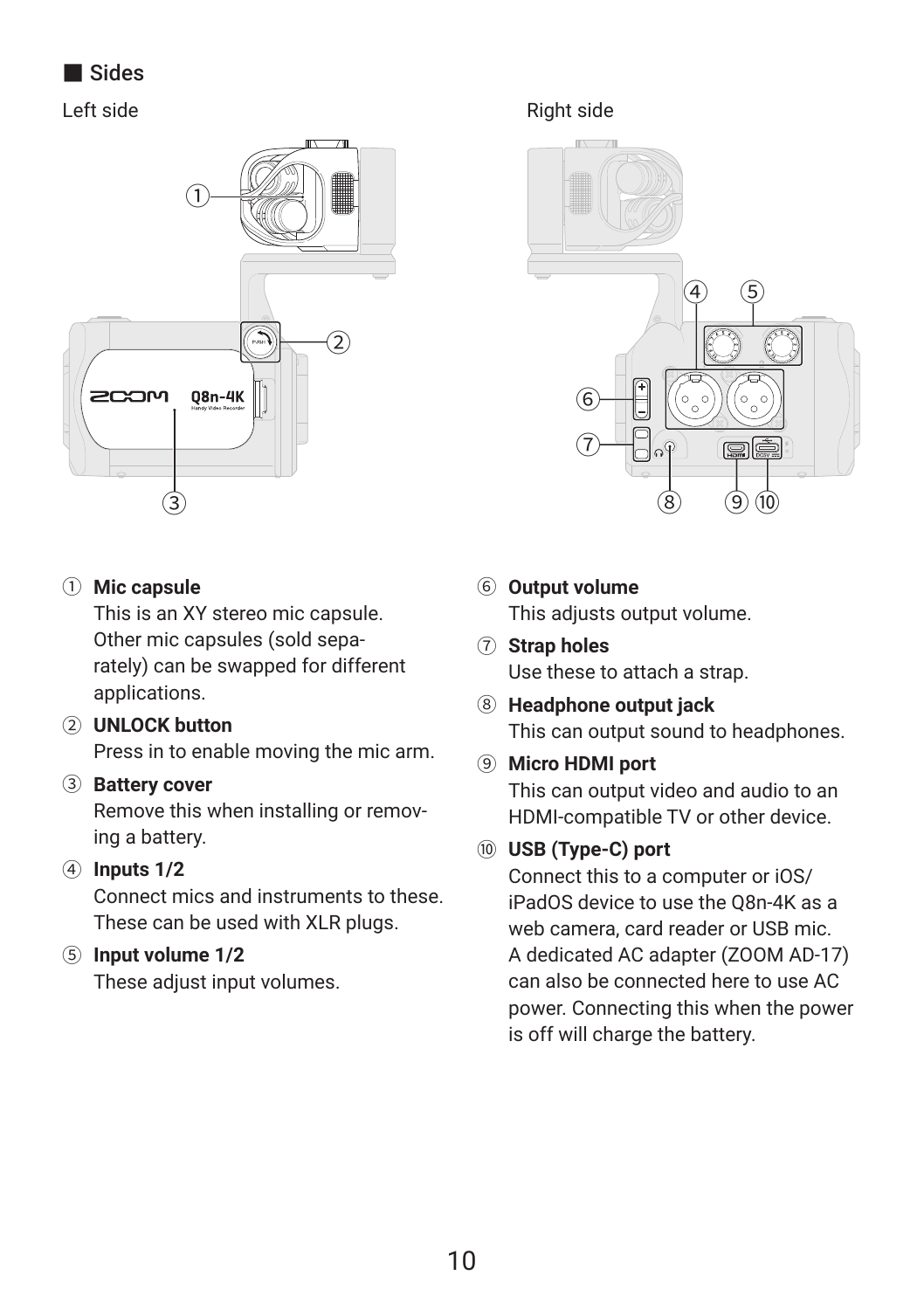



#### ① **Lens**

This lens has F2.8 brightness and a 150º wide angle.

#### ② **REMOTE connector**

Connect a BTA-1 or other dedicated wireless adapter here. This enables operation of the Q8n-4K from an iOS/ iPadOS device using a dedicated controller app.

#### ③ **Mic input volume**

This adjusts the mic input volume.

■ Top Bottom



#### ④ **Speaker**

Sound is output here during file playback.

- ⑤ **Record button** This starts recording video/audio.
- ⑥ **Tripod mounting threads** Use these screw threads to attach a tripod (not included).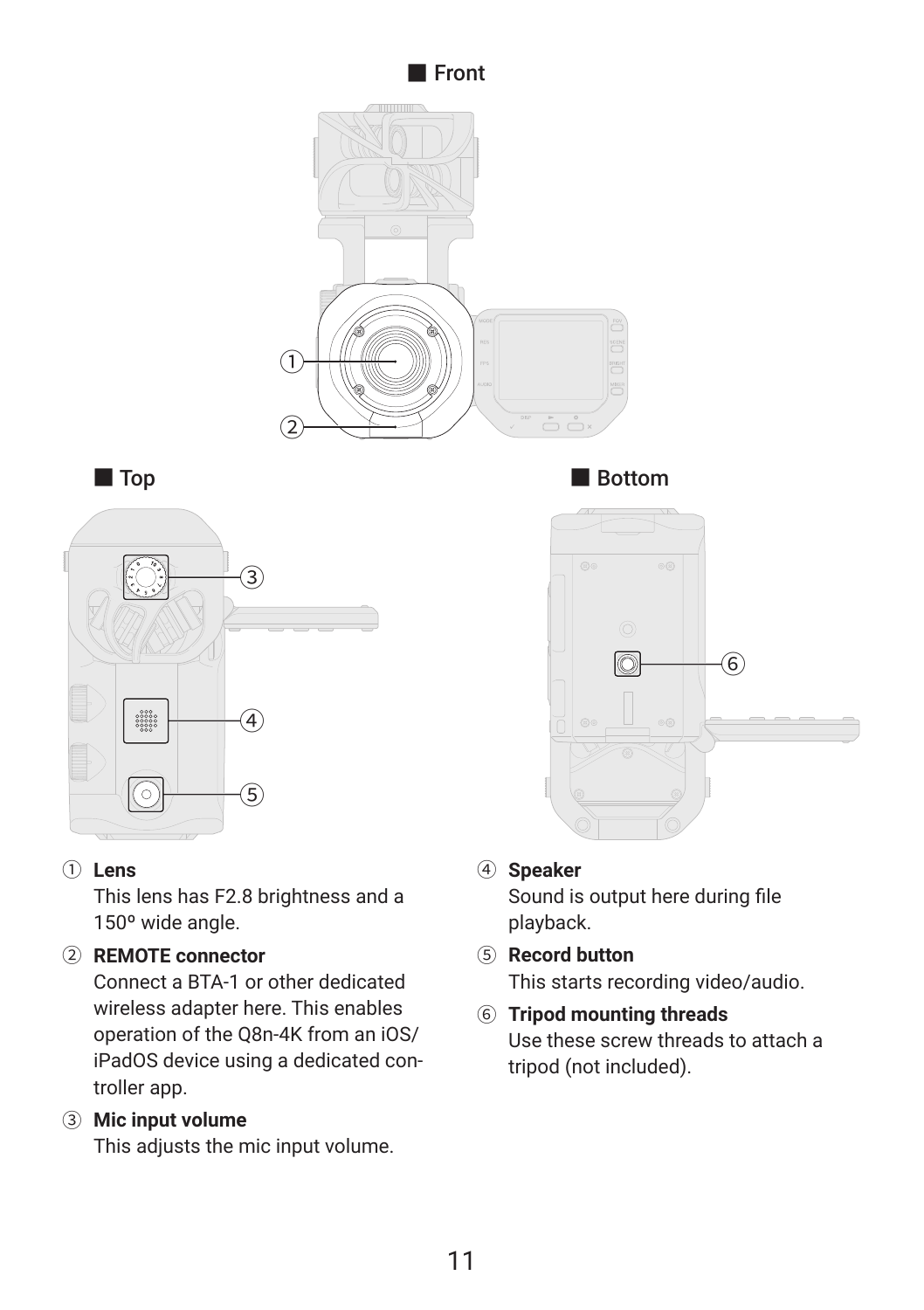## **Using external mics**

External mics can be connected to the Q8n-4K.







Set the PHANTOM switch according to the connected mic(s).

| Dynamic<br>mic(s) | <b>PHANTOM</b><br>OFF<br>ON        |
|-------------------|------------------------------------|
| Condenser         | PHANTOM<br>ON<br>OFF               |
| mic(s)            | +12V/+24V/+48V can be<br>selected. |



CH.1 CH.2<br>Press  $\bigodot$  /  $\bigodot$  to light the channels that have mics connected to them.

Stereo linking can be turned on/off by pressing  $C<sup>H.2</sup>$  while pressing  $C<sup>H.1</sup>$ 

When stereo linking is on, CH.1 and CH.2 are treated as a single stereo channel.

Stereo link on



Stereo link off

- 18 -12 -12 -18 -12 頓 -12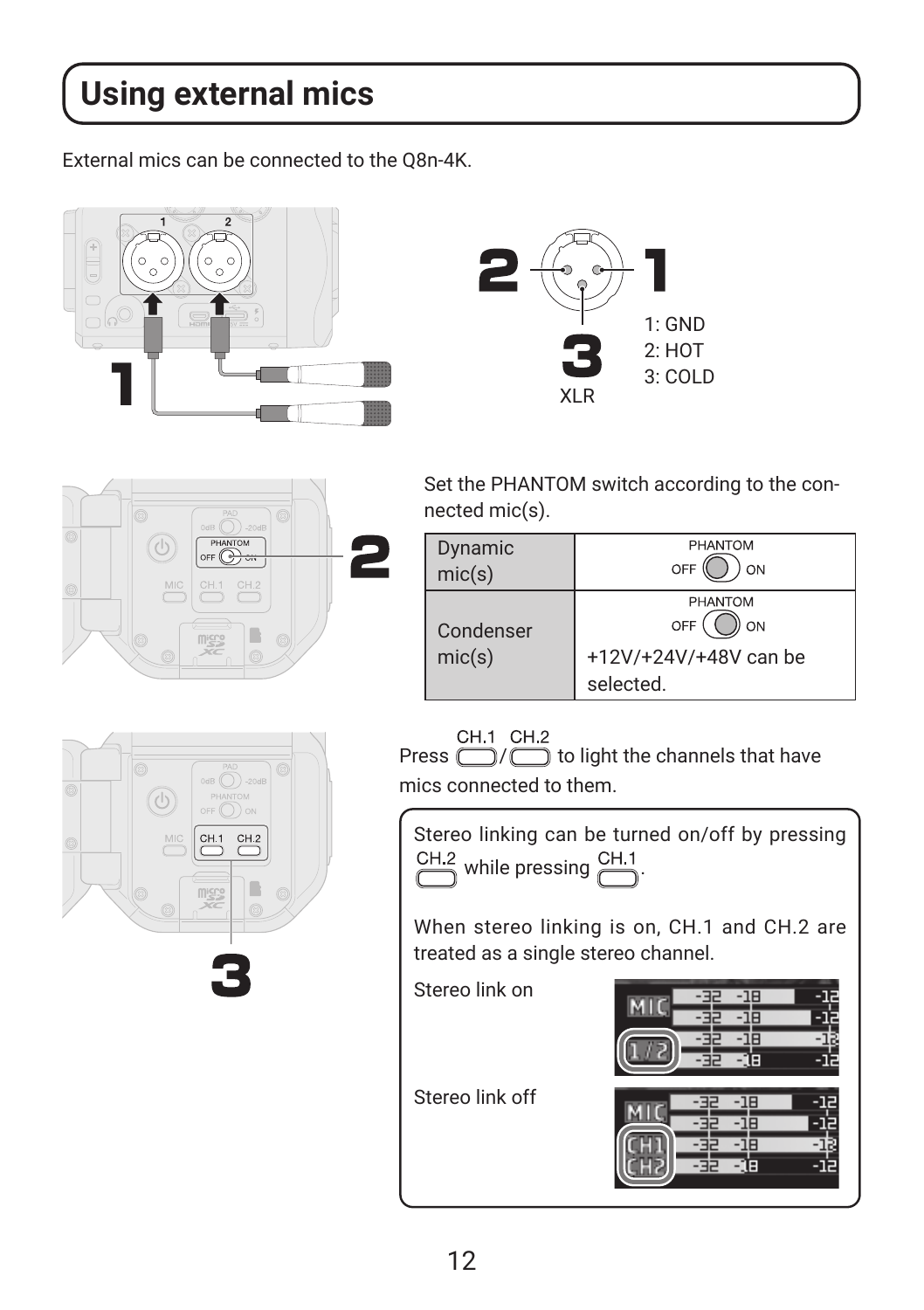

Adjust so that the level meter shows −12 dB when the loudest sounds are input.

## **Setting phantom power voltage**





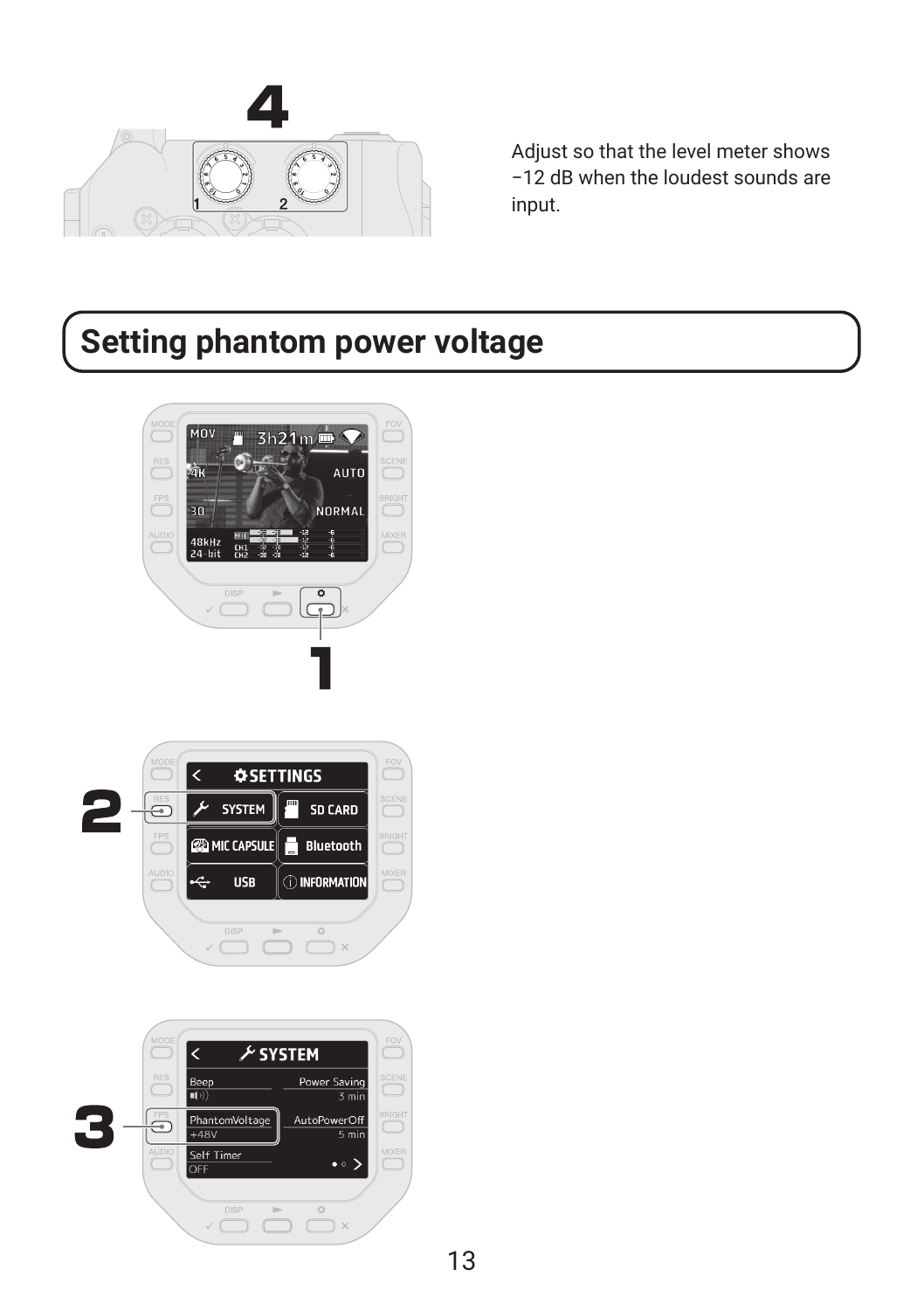### **Recording screen**

Use the buttons on the left and right sides of the display to change recording settings. The amount of time that can be recorded to a microSD card depends on recording settings.



### Mixer Screen

On the Mixer Screen, the panning, volume, effect and low-cut settings can be set for each channel.



|                           | Pan the sound<br>to the left  |
|---------------------------|-------------------------------|
| $\sum_{n=1}^{\infty}$     | Pan the sound<br>to the right |
|                           | Lower the volume              |
|                           | Raise the volume              |
| $ \mathsf{F} \mathsf{X} $ | <b>Fffect</b>                 |
| <b>LOCUT</b>              | Low cut setting               |
|                           | Change selected<br>channel    |
|                           | <b>Exit the Mixer Screen</b>  |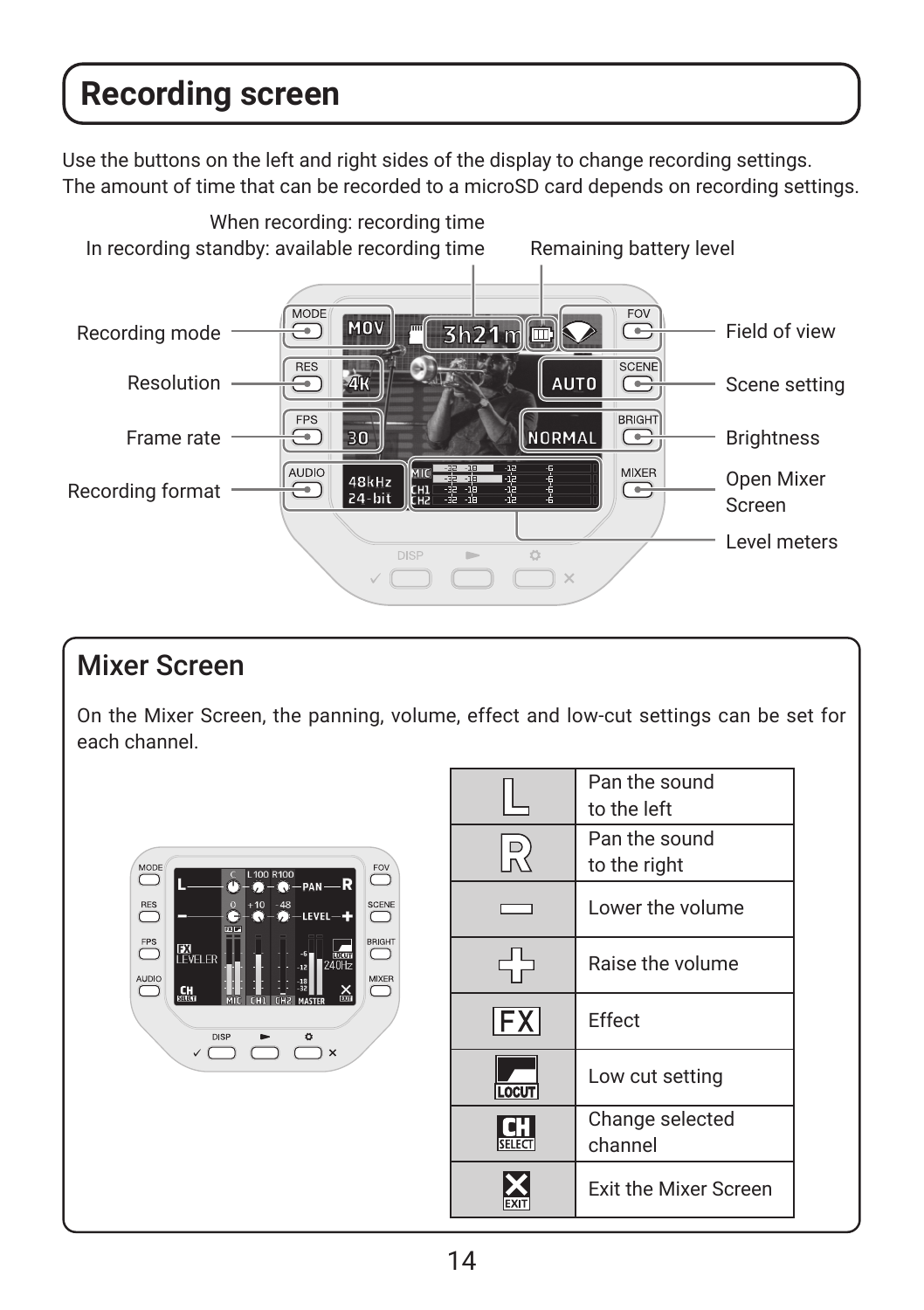## **Playback on a TV or monitor connected by HDMI**

Recorded videos can be played back on a TV or monitor by connecting it to the Q8n-4K using an HDMI cable.



### **Q8n Control and HandyShare**

By connecting a BTA-1 or other dedicated wireless adapter to the Q8n-4K, an iOS/iPadOS device with the Q8n Control app can be used to operate it wirelessly.

In addition, by connecting the Q8n-4K to a computer, the HandyShare application can be used to edit video and audio.